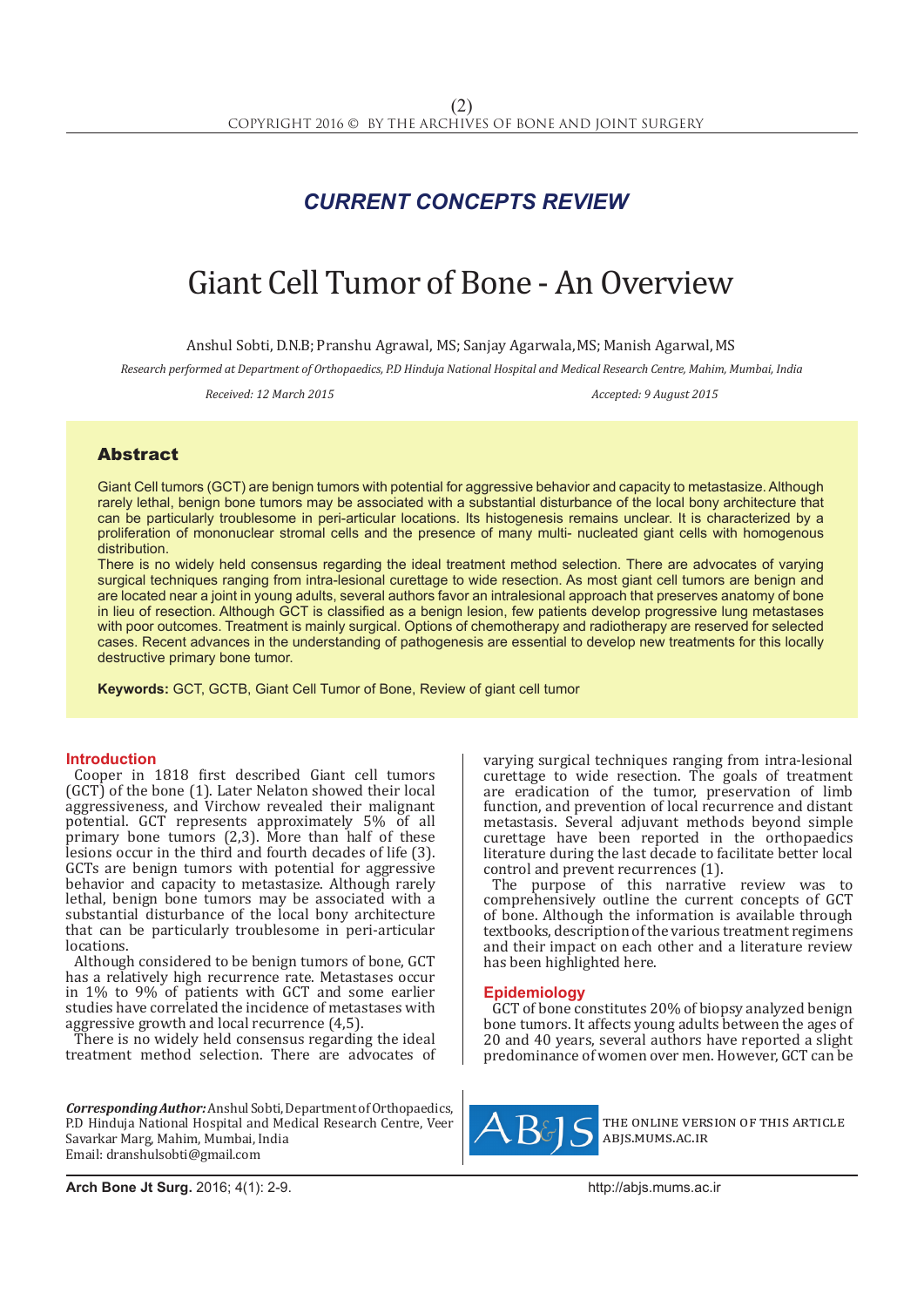seen in patients over 50 years old.

#### **Location**

Ninety percent of GCT exhibits the typical epiphyseal location. Tumor often extends to the articular subchondral bone or even abuts the cartilage. The joint and or its capsule are rarely invaded. In rare instances in which GCT occurs in a skeletally immature patient, the lesion is likely to be found in the metaphysis (6,7). The most common locations, in decreasing order, are the distal femur, the proximal tibia, the distal radius, and the sacrum (8). Fifty percent of GCTs arise around the knee region. Other frequent sites include the fibular head, the proximal femur, and the proximal humerus. Pelvic GCT is rare (9,10). Multicentricity or the synchronous occurrence of GCT in different sites is known to occur, but is exceedingly rare (2,11-13).

# **Clinical presentation**

Pain is the leading symptom relating to the mechanical insufficiency resulting from the bone destruction. A soft tissue mass or bump can occasionally be seen and results from the cortical destruction and tumor progression outside bone. GCT is often found close to the joint thus limited range of motion is common, joint effusion and synovitis are also possible. At diagnosis, approximately 12% of patients with GCT present with pathologic fracture (13-17). Presentation with a pathologic fracture is thought to indicate more aggressive disease with a higher risk of local recurrence and metastatic spread (1,17,18).

# **Radiology**

GCT of bone has characteristic radiolucent, geographic appearance with a narrow zone of transition found at the margin of the lesion. This margin, contrary to that of many other benign lesions, lacks a complete sclerotic rim. Typically, there is no visible mineralization within the tumor matrix. GCTs are eccentric lesions in epiphyseal region with a tendency to extend within centimeter of the subchondral bone. Imaging modalities such as computed tomography and magnetic resonance imaging, may be useful to confirm the typical subchondral location of these lesions within the bone and the extent of a soft tissue mass, either beyond the bone cortex or into the adjacent joint (1,19,20).

#### **Pathology**

Grossly, GCT of bone appears brownish in color and is usually solid; however, some tumors may have a hemorrhagic, cystic component. The typical histological appearance is that of abundant giant cells with a benign spindle cell background. The nuclei of the spindle cells are identical to those found in the giant cells. Despite a high degree of suspicion for GCT of bone a planned biopsy to confirm the diagnosis histologically, is needed (1,20).

### **Differential diagnosis**

Various benign and malignant tumors unfortunately may be confused with GCT. They include the brown tumor of hyperparathyroidism, aneurysmal bone cyst,

telangiectatic osteosarcoma, and malignant fibrous histiocytoma (1,20,21).

#### **Basic sciences**

Three types of cells are found in benign GCT of bone (1,22). Type I cells look like interstitial fibroblasts, make collagen, and have the capacity to proliferate. This cell is likely the tumor component of GCT. Type I cells share some features of mesenchymal stem cells, they possess features that suggest they could represent an early differentiation into osteoblasts (1,22-25). Type II cells are also interstitial but resemble the monocyte/ macrophage family and could be recruited from the peripheral blood stream (26). These cells are thought to be precursors of the multinucleated giant cells. Type III cells are the multinucleated giant cells. They share many characteristics of osteoclasts and have similar morphologies (1,27). They possess enzymes for bone resorption, including tartrate resistant acid phosphatase and type II carbonic anhydrase (1,28). Significant level activity for insulin like growth factor I and II is found in type II and type III cells but absent in type I cells, which suggests that these factors are important in the development and regulation of GCT (29-30). Genetically, 80% of individuals with giant cell tumor of bone exhibit the cytogenetic abnormality of teleomeric associations (tas), whereas half of the cells in the tumor show the tas abnormality (1,31). The RANK pathway is often reported to be involved in the pathogenesis of giant cell tumor of bone. This pathway is a key signaling pathway of bone remodeling that plays a critical role in differentiation of precursors into multinucleated osteoclasts, and activation of osteoclasts leading to bone resorption (32).

#### **Classification**

GCT were classified by Enneking and later by Campanacci based on radiographic appearance. They described three stages that correlate with tumor local aggressiveness and risk of local recurrence, Stage I – latent, Stage II – active, Stage III – aggressive. Campaanacci attempted to grade the lesions based on radiological appearance. All of the tumors, both primary and recurrent, are graded radiographically, using the designations Grade I, Grade II, Grade II with fracture, and Grade III.

- Grade I tumor has a well-marginated border of a thin rim of mature bone, and the cortex is intact or slightly thinned but not deformed.
- Grade II tumor has relatively well defined margins but no radiopaque rim; the combined cortex and rim of reactive bone is rather thin and moderately expanded but still present. Grade-II lesions with a fracture are graded separately.
- Grade III designates a tumor with fuzzy borders, suggesting a rapid and possibly permeative growth; the tumor bulges into the soft tissues, but the softtissue mass does not follow the contour of the bone and is not limited by an apparent shell of reactive bone.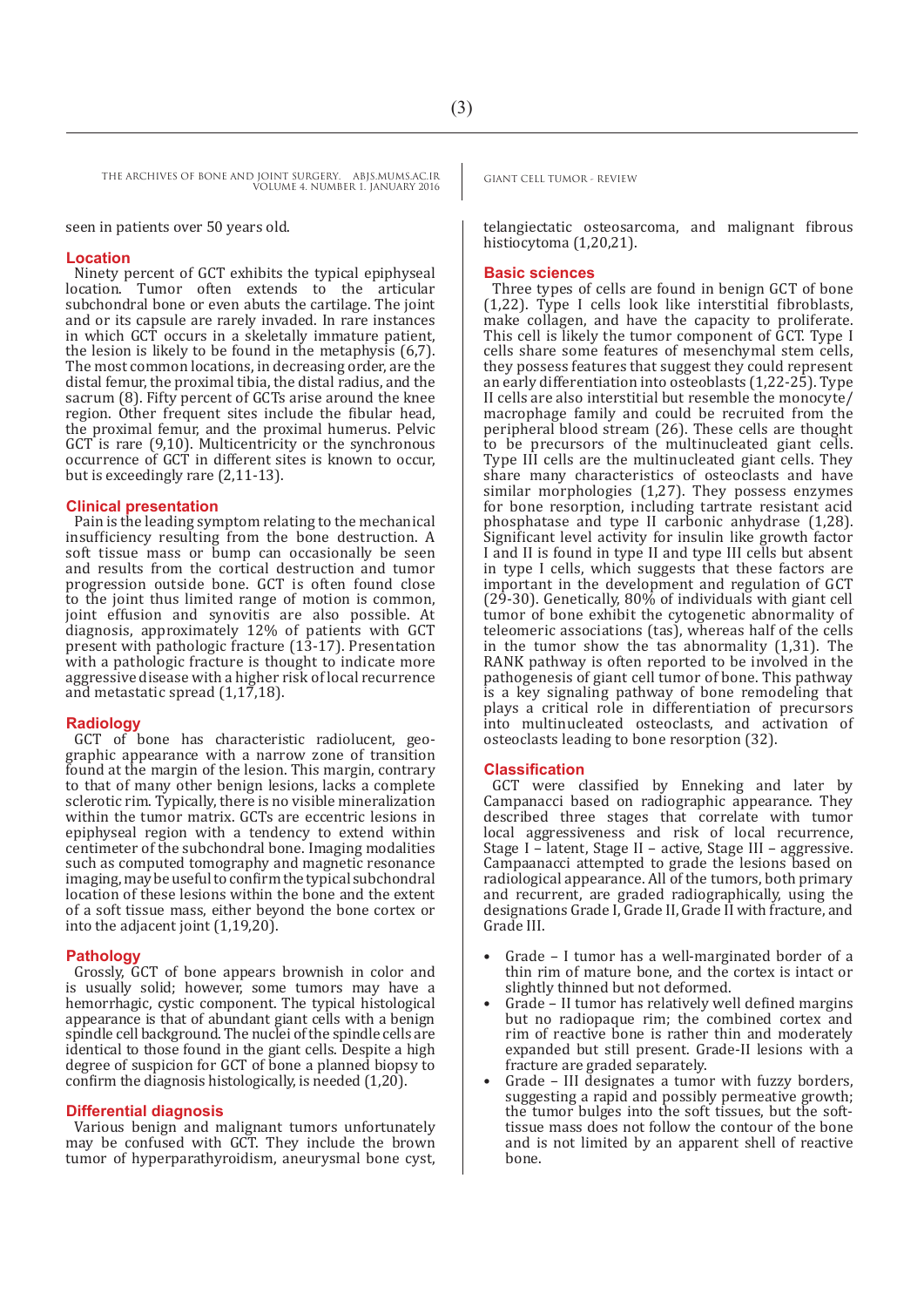# **Treatment**

Surgical resection is the universal standard of care for treatment of GCT of bone. As most giant cell tumors are benign and are located near a joint in young adults, several authors favor an intralesional approach that preserves anatomy of bone in lieu of resection (14,33- 37). Various studies suggest that wide resection is associated with a decreased risk of local recurrence when compared with intralesional curettage and may increase the recurrence free survival rate from 84% to 100% (1,35,38,39). However, wide resection is associated with higher rates of surgical complications and leads to functional impairment , generally necessitating reconstruction (16,39,40-43).

Local control without sacrificing joint function has traditionally been achieved by intralesional curettage with autograft reconstruction by packing the cavity of the excised tumor with morsellised iliac corticocancellous bone. Regardless of how thoroughly performed intralesional excision leaves microscopic disease and hence has a reported recurrence rate as high as 60%. The key to ensuring an adequate curettage with complete removal of tumor is obtaining adequate exposure of the lesion (44-46). This is best achieved by making a large cortical window to access the tumor so as to avoid having to curette under overhanging shelves or ridges of bone. Use of a headlamp and dental mirror combined with multiple angled curettes help to identify and access small pockets or residual disease, which may otherwise result in recurrence. A high power burr to break the bony ridges helps extend the curettage (47). A pulsatile jet-lavage system used at the end of the curettage helps to bare raw cancellous none and physically washout tumor cells (48-50).

Historically, the rate of local recurrence after curettage alone and bone grafting has been reported to range between 25% and 50% (12,33,41,50). This has led surgeons to enhance their surgical procedure with use of chemical or physical adjuvants such as liquid nitrogen, acrylic cement, phenol, hydrogen peroxide, locally delivered chemotherapy, or radiation therapy (1,4,36,51-54). The latter has been linked with malignant transformation in the past but the risk of this complication has been recently challenged and may be different with modern radiotherapy modalities (33,36,55-57). Local adjuvant therapy has been shown to be useful in controlling recurrence rates (58). The literature has shown 6%-25% recurrence rates in GCT treated with curettage and local adjuvant therapy (59-63).

Having described that, recent studies have questioned the role of adjuvants and filling agents in reducing the recurrence rate of GCT, they seem to infer that adequate removal of the tumor seems to be a more important predictive factor for the outcome of surgery than the use of adjuvants. Trieb demonstrated that local recurrence rate of GCT located in long bones treated with or without phenol is similar (50). Prosser recommended primary curettage for intraosseous GCT without adjuvant treatment or filling agents (43).

Reconstructing the defect after curettage can be quite a challenge. If the gap left behind after the curettage is

small and does not jeopardize the structural integrity of bone it can be left alone and the cavities fill up with blood clot, which then gets ossified to form bone. For larger defects the traditional methods of reconstruction have been cementation or use of bone graft with each method having its advantages and disadvantages.

Cementing the defect using polymethylmethacrylate (PMMA) has shown encouraging results (64). It is postulated that the exothermic reaction of PMMA generates local hyperthermia, which induces necrosis of the remaining neoplastic tissue, yet it does not extend to the normal tissues to result in local complications (16). In theory, the possibility that the polymerization, of PMMA may produce a local chemical cytotoxic effect cannot be excluded. Cytotoxic agents like methotrexate and adriamycin have been incorporated in bone cement and other drug delivery systems in an attempt to reduce recurrence.

Rock et al. describe the rates of recurrence after simple curettage range from 10% to 47%, as compared with 10% after curettage and adjuvant treatment with cement (33). The long-term effects of cement replacing the subchondral region of a major weight-bearing joint are unknown. The risk of subchondral cement causing damage to the cartilage and subsequently degenerative arthritis has been cited in the literature, but remains unproven (65,66). Articular degeneration with associated biomechanical changes after treatment with cement has been observed in the weight bearing area in animal studies, whereas other studies have demonstrated the superior ability of subchondral autogenous bone grafts to restore the subchondral osseus anatomy to its normal state (47,65).

To try and forestall this potential problem of late articular degeneration in subarticular lesions where the amount of residual subchondral bone after an extended curettage is less than 1 cm, a multi layer reconstruction technique is recommended (67). A mixture of morsellised auto and allograft (about 1 cm thick) is packed adjacent to the subarticular surface. A layer of gelfoam is layered over this and the remaining cavity is packed with cement. This helps reduce heat damage from the curing cement and the subarticular bone graft. Another perceived advantage is, that should recurrence occur, the danger of damage to articular cartilage during removal of cement is reduced.

Use of steinmann pins has also been described to reinforce the bone cement used to fill the large subchondral defects following intralesional curettage. However, whether this is of real benefit in improving the stability of the defect is controversial. At times it may be necessary to augment the construct with internal fixation (68,69).

Occasionally, even in benign tumors resection may be the preferred option when bone salvagibility by intralesional methods would result in severe mechanical compromise in ultimate function. In socalled expendable bones like the lower end ulna, upper end fibula etc. excision may be attempted as the treatment of choice. If marginal/wide local excision is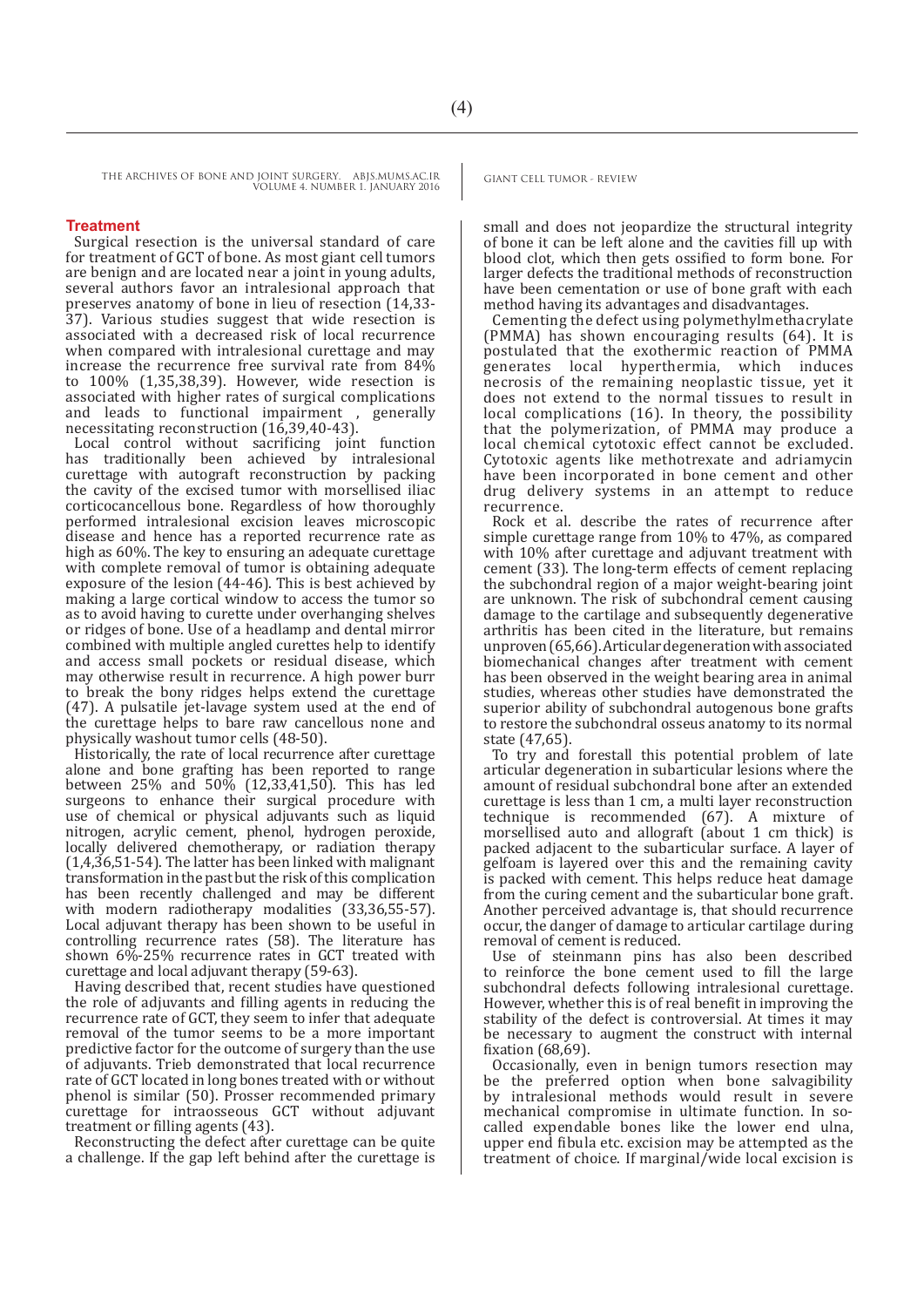elected as the treatment of the lesion, either primarily or in recurrence, then reconstruction necessarily implies reconstruction of the joint surface, since GCT invariably involves the end of a long bone and causes significant dysfunction of the joint surface. The options includes: 1) Megaprosthetic joint replacement, 2) Biologic reconstruction with autograft arthrodesis with internal/ external fixation, microvascular fibula reconstructions, Ilizarov method of bone regeneration, osteo-articular allografts (70).

# **Local recurrence**

In the literature, a recurrence after three years has been considered exceptional (35). Historically local recurrence rate ranged from 20% to 50% averaging 33% (2,12). Reports suggests an improvement in the local control rate of these tumors with modern curettage techniques. Recently it has been suggested that total serum acid phosphatase (TACP) could be used as a tumor marker for monitoring response to treatment of GCT. Even though the increasing grade from I to III is not a reflection of the biologic aggressiveness of the tumor, various authors have documented an increased rate of recurrence in Grade III lesions. This may be due to the difficulty in achieving complete clearance. The principles of management remain the same even in recurrent tumors.

#### **Chemotherapy and Radiotherapy**

GCT of bone demonstrates profound responses to chemotherapy but these cases are anecdotal and its incidence is disappointing. At the present time there are no recognized effective chemotherapeutic agents available for the management of these tumors. Literature documents a close association of secondary sarcomatous transformation in the region of giant cell tumors treated by radiation therapy (55). Radiotherapy is recommended when complete excision or curettage is impractical for medical or functional reasons (generally) for lesions of the spine and sacrum) or for aggressive tumors.

#### **Embolisation**

Unresectable GCTs (e.g. certain sacral and pelvic tumors) can be managed with transcatheter embolisation of their blood supply. Since flow reconstitution invariably occurs, embolisation is performed at monthly intervals until significant pain palliation is achieved. Tumors in these areas amenable to surgical resection also benefit by preoperative embolisation in an attempt to reduce the amount of intra operative blood loss (1).

#### **Bisphosphonates**

Reports indicate that topical or systemic use of pamidronate or zoledronate can be a novel adjuvant therapy for giant cell tumor. Bisphosphonates act by targeting osteoclast like giant cells inducing apoptosis and limiting tumor progression (71-75).

#### **Metastasis in Giant Cell Tumors**

Although GCT is classified as a benign lesion, few

patients develop progressive lung metastases with poor outcomes (25,76,77). Metastases after GCT of bone are rare, occurring in only 3% of patients the behavior of pulmonary metastases is unpredictable (5,12,38,78-81). There is an increased risk of pulmonary metastasis of GCT of bone in patients who are younger, present with Enneking stage-III disease, develop local recurrence, and/or present with axial disease (82).

The metastatic lesions are histologically identical to the primary lesions. The mean interval between the onset of the tumor and the detection of lung metastases is about 18 to 24 months (82). The natural history of metastatic lesions is unpredictable. Complete excision of metastases has been very successful with good longterm survival, but those with inoperable disease may die from metastases. Hence, metastatic lesions should be resected if possible. Radiation and chemotherapy have enjoyed limited success. Steroids have been successfully used in the control of unrespectable metastases. Metastatic disease in giant cell tumor does not carry the same poor prognosis as malignant tumors. Therapy should be direct at achieving adequate local control and if possible complete excision of the metastatic lesions.

#### **Anti-RANKL therapy**

The giant cells over express a key mediator in osteoclastogenesis: the RANK receptor, which is stimulated in turn by the cytokine RANKL, which is secreted by the stromal cells. The RANK/RANKL interaction is predominantly responsible for the extensive bone resorption by the tumour. Studies with denosumab, a monoclonal antibody that specifically binds to RANKL, resulted in dramatic treatment responses, which led to its approval by the United States Food and Drugs Administration (US FDA). Recent advances in the understanding of GCTB pathogenesis are essential to develop new treatments for this locally destructive primary bone tumour (83-86).

Anshul Sobti Pranshu Agrawal Department of Orthopaedics, P.D Hinduja National Hospital and Medical Research Centre, Veer Savarkar Marg, Mahim, Mumbai, India

Sanjay Agarwala

Head of Surgey & Orthopaedics, Consultant in Orthopaedics Trauma & Arthroplasty, P.D Hinduja National Hospital and Medical Research Centre, Veer Savarkar Marg Mahim, Mumbai, India

#### Manish Agarwal

Consultant in Orthopaedic Oncology & Soft Tissue Tumors, Hinduja National Hospital and Medical Research Centre, Veer Savarkar Marg Mahim, Mumbai, India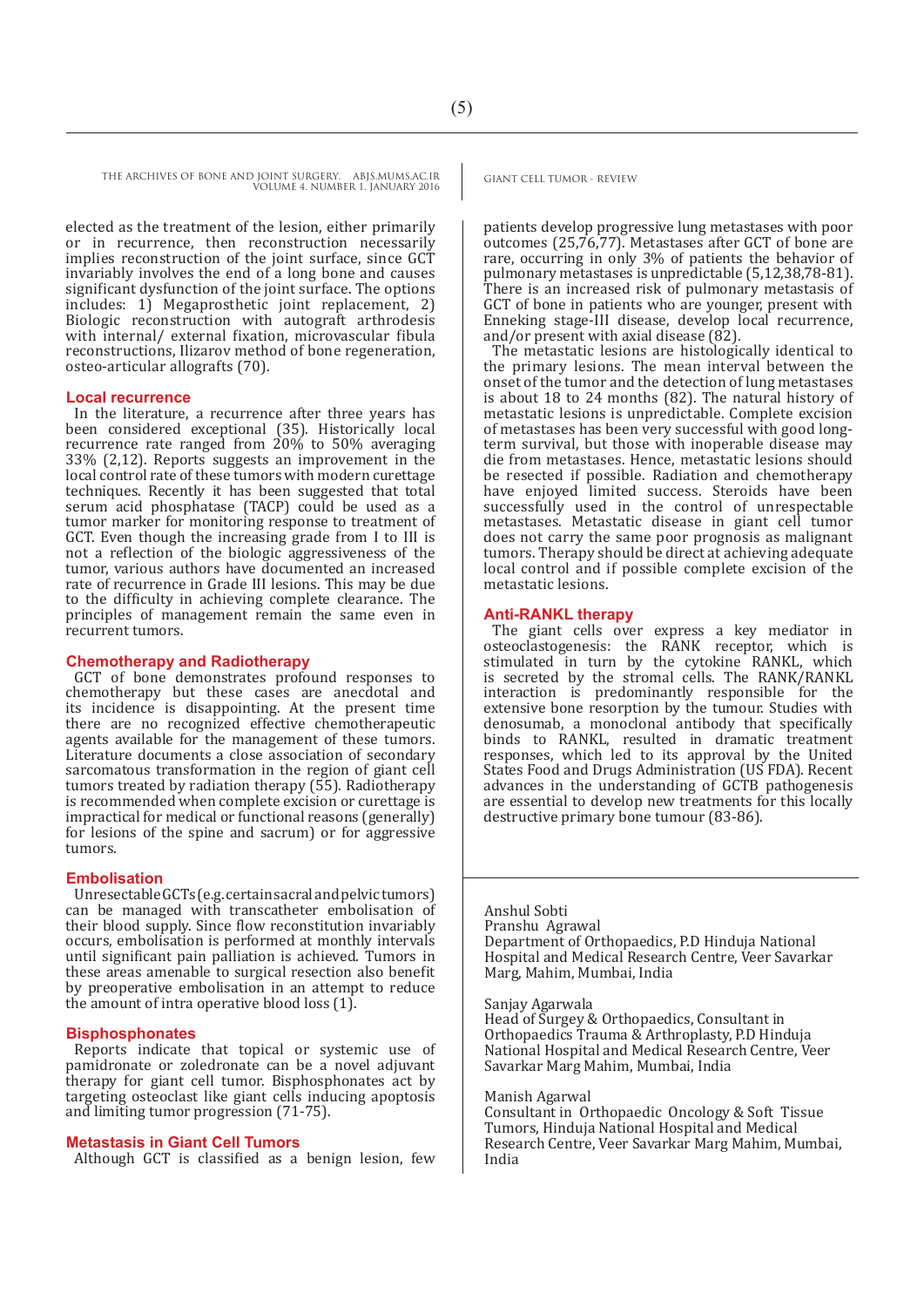# **References**

- 1. Turcotte RE. Giant cell tumor of bone. Orthop Clin North Am. 2006; 37(1):35–51.
- 2. Eckardt JJ, Grogan TJ. Giant cell tumor of bone. Clin Orthop Relat Res. 1986; 204(2):45–58.
- 3. McGrath PJ. Giant-cell tumour of bone: an analysis of fifty-two cases. J Bone Joint Surg Br. 1972; 54(2): 216–29.
- 4. Bertoni F, Present D, Sudanese A, Baldini N, Bacchini P, Campanacci M. Giant-cell tumor of bone with pulmonary metastases. Six case reports and a review of the literature Clin Orthop Relat Res. 1988; 237(2):275–85.
- 5. Siebenrock KA, Unni KK, Rock MG. Giant-cell tumour of bone metastasising to the lungs. A long-term follow-up. J Bone Joint Surg Br. 1998; 80(1):43–7.
- 6. Hoeffel JC, Galloy MA, Grignon Y, Chastagner P, Floquet J, Mainard L, et al. Giant cell tumor of bone in children and adolescents. Rev Rhum Engl Ed. 1996; 63(9):618–23.
- 7. Shih HN, Hsu RW, Sim FH. Excision curettage and allografting of giant cell tumor. World J Surg. 1998; 22(5):432–7.
- 8. Bridge JA, Neff JR, Mouron BJ. Giant cell tumor of bone. Chromosomal analysis of 48 specimens and review of the literature. Cancer Genet Cytogenet. 1992; 58(1):2–13.
- 9. Osaka S, Toriyama S. Surgical treatment of giant cell tumors of the pelvis. Clin Orthop Relat Res. 1987; 222(3):123–31.
- 10. Sanjay BK, Frassica FJ, Frassica DA, Unni KK, McLeod RA, Sim FH. Treatment of giant-cell tumor of the pelvis. J Bone Joint Surg Am. 1993; 75(10):1466–75.
- 11. Tornberg DN, Dick HM, Johnston AD. Multicentric giant-cell tumors in the long bones. A case report. J Bone Joint Surg Am. 1975; 57(3):420–2.
- 12. Goldenberg RR, Campbell CJ, Bonfiglio M. Giantcell tumor of bone. An analysis of two hundred and eighteen cases. J Bone Joint Surg Am. 1970; 52(4):619–64.
- 13. Larsson SE, Lorentzon R, Boquist L. Giant-cell tumor of bone. A demographic, clinical, and histopathological study of all cases recorded in the Swedish Cancer Registry for the years 1958 through 1968. J Bone Joint Surg Am. 1975; 57(2):167–73.
- 14. Dreinhöfer KE, Rydholm A, Bauer HC, Kreicbergs A. Giant-cell tumours with fracture at diagnosis. Curettage and acrylic cementing in ten cases. J Bone Joint Surg Br. 1995; 77(2):189–93.
- 15. Turcotte RE, Wunder JS, Isler MH, Bell RS, Schachar

N, Masri BA, et al. Giant cell tumor of long bone: a Canadian Sarcoma Group study. Clin Orthop Relat Res. 2002; 397(2):248–58.

- 16. Sung HW, Kuo DP, Shu WP, Chai YB, Liu CC, Li SM. Giant-cell tumor of bone: analysis of two hundred and eight cases in Chinese patients. J Bone Joint Surg Am. 1982; 64(5):755–61.
- 17. Jeys LM, Suneja R, Chami G, Grimer RJ, Carter SR, Tillman RM. Impending fractures in giant cell tumours of the distal femur: incidence and outcome. Int Orthop. 2006; 30(2):135–8.
- 18. Lewis VO, Wei A, Mendoza T, Primus F, Peabody T, Simon MA. Argon beam coagulation as an adjuvant for local control of giant cell tumor. Clin Orthop Relat Res. 2007; 454(1):192–7.
- 19. Pereira HM, Marchiori E, Severo A. Magnetic resonance imaging aspects of giant-cell tumours of bone. J Med Imaging Radiat Oncol. 2014; 58(6):674–8.
- 20. Cavanna L, Biasini C, Monfredo M, Maniscalco P, Mori M. Giant cell tumor of bone. Oncologist. 2014; 19(11):1207.
- 21. Chakarun CJ, Forrester DM, Gottsegen CJ, Patel DB, White EA, Matcuk GR Jr. Giant cell tumor of bone: review, mimics, and new developments in treatment. Radiographics. 2013; 33(1):197–211.
- 22. James IE, Walsh S, Dodds RA, Gowen M. Production<br>and characterization of osteoclast-selective characterization of monoclonal antibodies that distinguish between multinucleated cells derived from different human tissues. J Histochem Cytochem. 1991; 39(7):905–14.
- 23. Wulling M, Delling G, Kaiser E. The origin of the neoplastic stromal cell in giant cell tumor of bone. Hum Pathol. 2003; 34(10):983–93.
- 24. Huang L, Teng XY, Cheng YY, Lee KM, Kumta SM. Expression of preosteoblast markers and Cbfa-1 and Osterix gene transcripts in stromal tumour cells of giant cell tumour of bone. Bone. 2004; 34(3):393–401.
- 25. Wulling M, Engels C, Jesse N, Werner M, Delling G, Kaiser E. The nature of giant cell tumor of bone. J Cancer Res Clin Oncol. 2001; 127(8):467–74.
- 26. Liao TS, Yurgelun MB, Chang SS, Zhang HZ, Murakami K, Blaine TA, et al. Recruitment of osteoclast precursors by stromal cell derived factor-1 (SDF-1) in giant cell tumor of bone. J Orthop Res. 2005; 23(1):203–9.
- 27. Hanaoka H, Friedman B, Mack RP. Ultrastructure and histogenesis of giant-cell tumor of bone. Cancer. 1970; 25(6):1408–23.
- 28. Yoshida H, Akeho M, Yumoto T. Giant cell tumor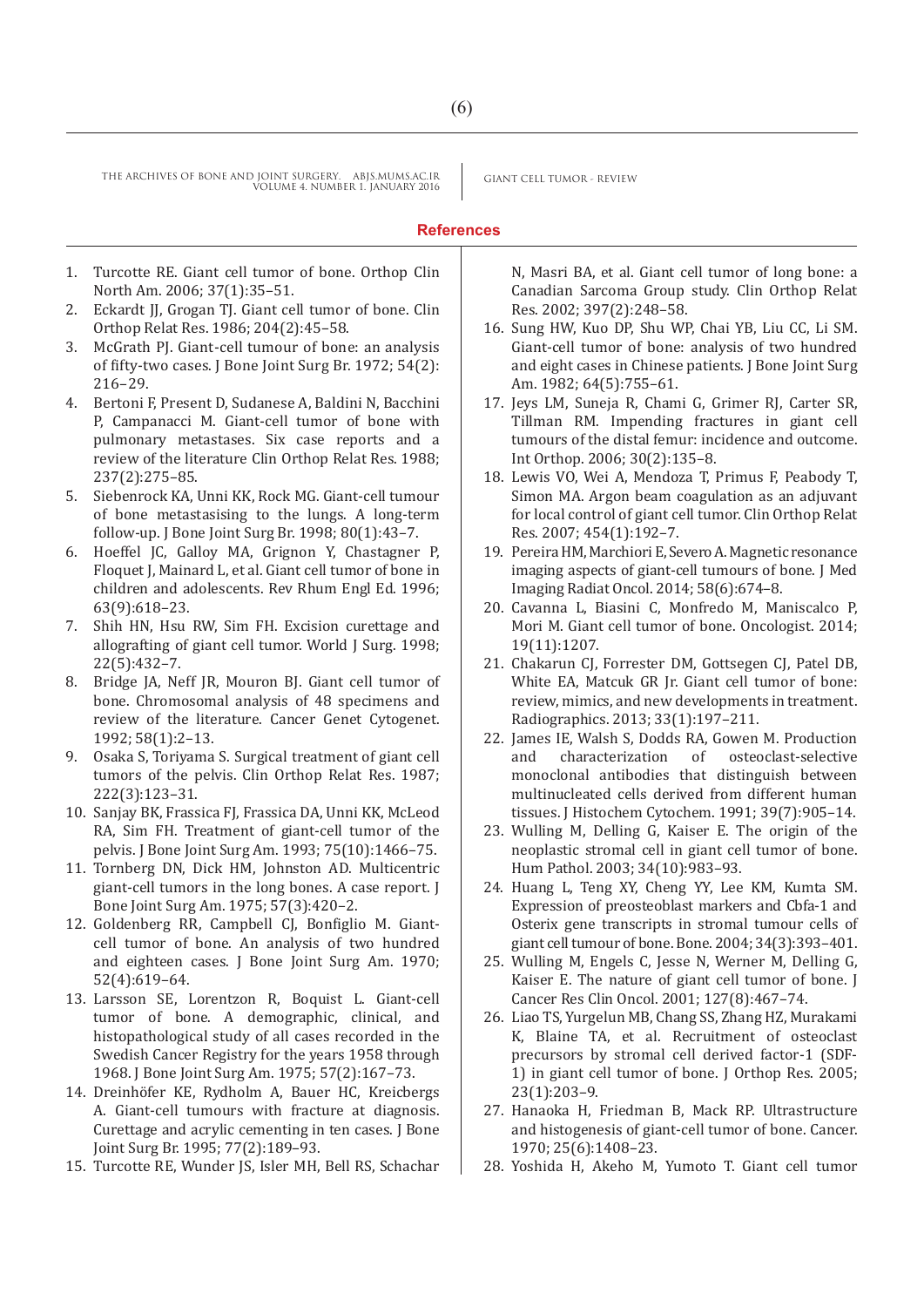bone. Enzyme histochemical, biochemical and tissue culture studies. Virchows Arch A Pathol Anat Histol. 1982; 395(3):319–30.

- 29. Ueda Y, Imai K, Tsuchiya H, Fujimoto N, Nakanishi I, Katsuda S, et al. Matrix metalloproteinase 9 (gelatinase B) is expressed in multinucleated giant cells of human giant cell tumor of bone and is associated with vascular invasion. Am J Pathol. 1996; 148(2):611–22.
- 30. Middleton J, Arnott N, Walsh S, Beresford J. The expression of mRNA for insulin-like growth factors and their receptor in giant cell tumors of human bone. Clin Orthop Relat Res. 1996; 322(2):224–31.
- 31. Schwartz HS, Dahir GA, Butler MG. Telomere reduction in giant cell tumor of bone and with aging. Cancer Genet Cytogenet. 1993; 71(2):132–8.
- 32. Wu PF, Tang JY, Li KH. RANK pathway in giant cell tumor of bone: pathogenesis and therapeutic aspects. Tumour Biol. 2015; 36(2):495–501.
- 33. Rock M. Curettage of giant cell tumor of bone. Factors influencing local recurrences and metastasis. Chir Organi Mov. 1990; 75(1 Suppl):204–5.
- 34. Rock MG, Sim FH, Unni KK, Witrak GA, Frassica FJ, Schray MF, et al. Secondary malignant giant-cell tumor of bone. Clinicopathological assessment of nineteen patients. J Bone Joint Surg Am. 1986; 68(7):1073–9.
- 35. Lausten GS, Jensen PK, Schiodt T, Lund B. Local recurrences in giant cell tumour of bone. Long-term follow up of 31 cases. Int Orthop. 1996; 20(3):172–6.
- 36. Campanacci M, Capanna R, Fabbri N, Bettelli G. Curettage of giant cell tumor of bone. Reconstruction with subchondral grafts and cement. Chir Organi Mov. 1990; 75(1 Suppl):212–3.
- 37. Miller G, Bettelli G, Fabbri N, Capanna R. Curettage of giant cell tumor of bone. Introduction--material and methods. Chir Organi Mov. 1990; 75(1 Suppl):203.
- 38. Campanacci M, Baldini N, Boriani S, Sudanese A. Giant-cell tumor of bone. J Bone Joint Surg Am. 1987; 69(1):106–14.
- 39. McDonald DJ, Sim FH, McLeod RA, Dahlin DC. Giantcell tumor of bone. J Bone Joint Surg Am. 1986; 68(2):235–42.
- 40. Gitelis S, Mallin BA, Piasecki P, Turner F. Intralesional excision compared with en bloc resection for giantcell tumors of bone. J Bone Joint Surg Am. 1993; 75(11):1648–55.
- 41. Liu HS, Wang JW. Treatment of giant cell tumor of bone: a comparison of local curettage and wide resection. Changgeng Yi Xue Za Zhi. 1998; 21(1):37–43.
- 42. Oda Y, Miura H, Tsuneyoshi M, Iwamoto Y. Giant cell

tumor of bone: oncological and functional results of long-term follow-up. Jpn J Clin Oncol. 1998; 28(5):323–8.

- 43. Prosser GH, Baloch KG, Tillman RM, Carter SR, Grimer RJ. Does curettage without adjuvant therapy provide low recurrence rates in giant-cell tumors of bone? Clin Orthop Relat Res. 2005; 435(1):211–8.
- 44. Persson BM, Ekelund L, Lovdahl R, Gunterberg B. Favourable results of acrylic cementation for giant cell tumors. Acta Orthop Scand. 1984; 55(2):209–14.
- 45. Khan MT, Gray JM, Carter SR, Grimer RJ, Tillman RM. Management of the giant-cell tumours of the distal radius. Ann R Coll Surg Engl. 2004; 86(1):18–24.
- 46. von Steyern FV, Kristiansson I, Jonsson K, Mannfolk P, Heinegard D, Rydholm A. Giant-cell tumour of the knee: the condition of the cartilage after treatment by curettage and cementing. J Bone Joint Surg Br. 2007; 89(3):361–5.
- 47. Hisatome T, Yasunaga Y, Ikuta Y, Fujimoto Y. Effects on articular cartilage of subchondral replacement with polymethylmethacrylate and calcium phosphate cement. J Biomed Mater Res. 2002; 59(3):490–8.
- 48. Chen TH, Su YP, Chen WM. Giant cell tumors of the knee: subchondral bone integrity affects the outcome. Int Orthop. 2005; 29(1):30–4.
- 49. Niu XH, Cai YB, Hao L, Zhang Q, Ding Y, Liu WS, et al. Allograft replacement in management of giant cell tumor of bone: a report of 77 cases. Zhonghua Wai Ke Za Zhi. 2005; 43(16):1058–62.
- 50. Trieb K, Bitzan P, Lang S, Dominkus M, Kotz R. Recurrence of curetted and bone-grafted giant-cell tumours with and without adjuvant phenol therapy. Eur J Surg Oncol. 2001; 27(2):200–2.
- 51. Marcove RC, Weis LD, Vaghaiwalla MR, Pearson R. Cryosurgery in the treatment of giant cell tumors of bone: a report of 52 consecutive cases. Clin Orthop Relat Res. 1978; 134(1):275–89.
- 52. Nelson DA, Barker ME, Hamlin BH. Thermal effects of acrylic cementation at bone tumour sites. Int J Hyperthermia. 1997; 13(3):287–306.
- 53. Quint U, Muller RT, Muller G. Characteristics of phenol. Instillation in intralesional tumor excision of chondroblastoma, osteoclastoma and enchondroma. Arch Orthop Trauma Surg. 1998; 117(1-2):43–6.
- 54. Nicholson NC, Ramp WK, Kneisl JS, Kaysinger KK. Hydrogen peroxide inhibits giant cell tumor and osteoblast metabolism in vitro. Clin Orthop Relat Res. 1998; 347(3):250–60.
- 55. Boriani S, Sudanese A, Baldini N, Picci P. Sarcomatous degeneration of giant cell tumours. Ital J Orthop Traumatol. 1986; 12(2):191–9.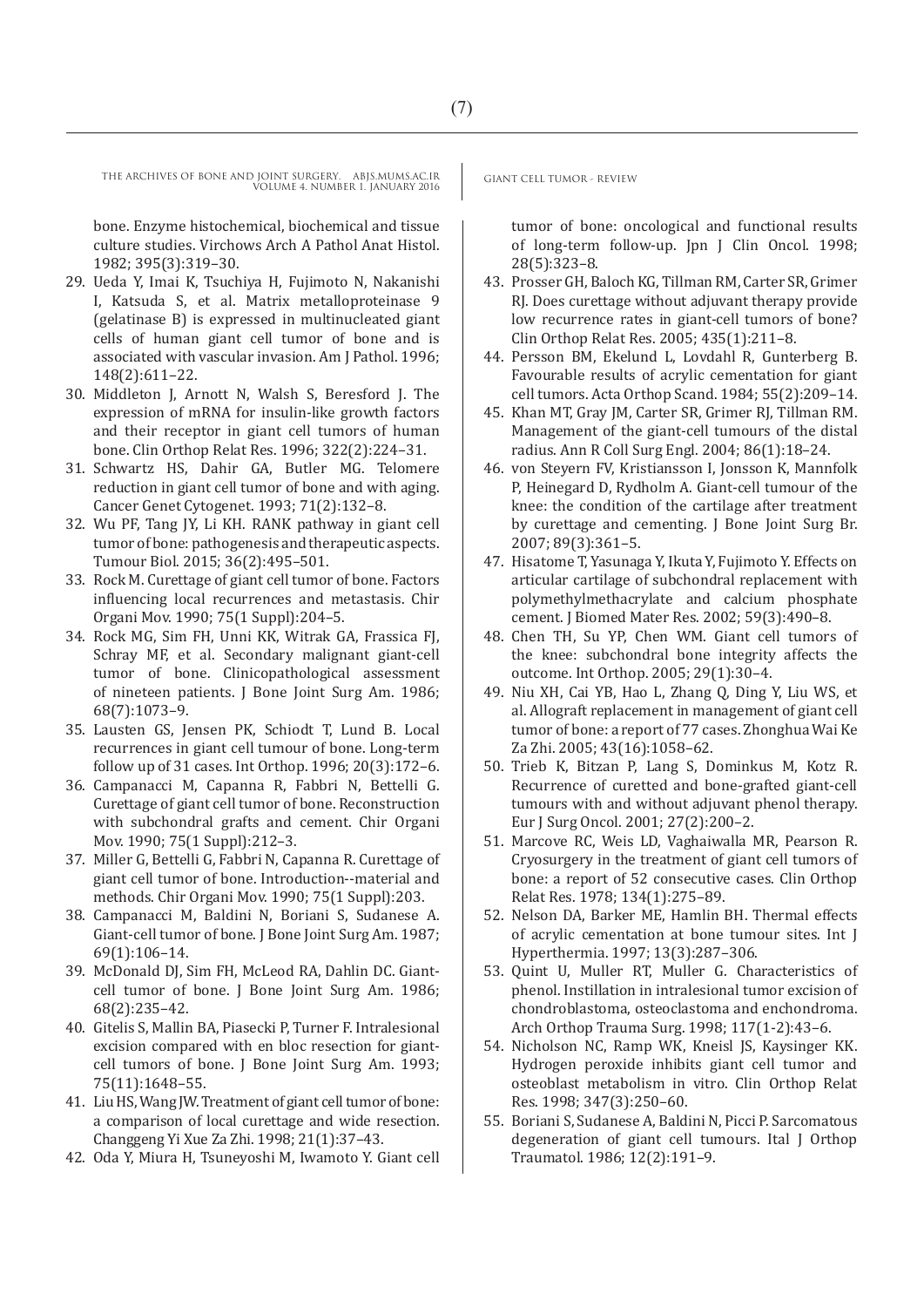- 56. Chakravarti A, Spiro IJ, Hug EB, Mankin HJ, Efird JT, Suit HD. Megavoltage radiation therapy for axial and inoperable giant-cell tumor of bone. J Bone Joint Surg Am. 1999; 81(11):1566–73.
- 57. Malone S, O'Sullivan B, Catton C, Bell R, Fornasier V, Davis A. Long-term follow-up of efficacy and safety of megavoltage radiotherapy in high-risk giant cell tumors of bone. Int J Radiat Oncol Biol Phys. 1995; 33(3):689–94.
- 58. Manaster BJ, Doyle AJ. Giant cell tumors of bone. Radiol Clin North Am. 1993; 31(2):299–323.
- 59. Saiz P, Virkus W, Piasecki P, Templeton A, Shott S, Gitelis S. Results of giant cell tumor of bone treated with intralesional excision. Clin Orthop Relat Res. 2004; 424(2):221–6.
- 60. Ghert MA, Rizzo M, Harrelson JM, Scully SP. Giantcell tumor of the appendicular skeleton. Clin Orthop Relat Res. 2002; 400(2):201–10.
- 61. Jacobs PA, Clemency RE Jr. The closed cryosurgical treatment of giant cell tumor. Clin Orthop Relat Res. 1985; 192(1):149–58.
- 62. Sheth DS, Healey JH, Sobel M, Lane JM, Marcove RC. Giant cell tumor of the distal radius. J Hand Surg Am. 1995; 20(3):432–40.
- 63. Zhen W, Yaotian H, Songjian L, Ge L, Qingliang W. Giant-cell tumour of bone. The long-term results of treatment by curettage and bone graft. J Bone Joint Surg Br. 2004; 86(2):212–6.
- 64. Kivioja AH, Blomqvist C, Hietaniemi K, Trovik C, Walloe A, Bauer HC, et al. Cement is recommended in intralesional surgery of giant cell tumors: a Scandinavian Sarcoma Group study of 294 patients followed for a median time of 5 years. Acta Orthop. 2008; 79(1):86–93.
- 65. Frassica FJ, Gorski JP, Pritchard DJ, Sim FH, Chao EY. A comparative analysis of subchondral replacement<br>with polymethylmethacrylate or autogenous polymethylmethacrylate or bone grafts in dogs. Clin Orthop Relat Res. 1993; 293(1):378–90.
- 66. Welch RD, Berry BH, Crawford K, Zhang H, Zobitz M, Bronson D, et al. Subchondral defects in caprine femora augmented with in situ setting hydroxyapatite cement, polymethylmethacrylate, or autogenous bone graft: biomechanical and histomorphological analysis after two-years. J Orthop Res. 2002; 20(3):464–72.
- 67. Saibaba B, Chouhan DK, Kumar V, Dhillon MS, Rajoli SR. Curettage and reconstruction by the sandwich technique for giant cell tumours around the knee. J Orthop Surg (Hong Kong). 2014; 22(3):351–5.
- 68. Jain K, Sunila RR, Mruthyunjaya CS, Ravishankar R,

Rupakumar CS, Gadiyar HB, et al. Bone tumors in a tertiary care hospital of south India: A review 117 cases. Indian J Med Paediatr Oncol. 2011; 32(2):82–5.

- 69. Niu X, Zhang Q, Hao L, Ding Y, Li Y, Xu H, et al. Giant cell tumor of the extremity: retrospective analysis of 621 Chinese patients from one institution. J Bone Joint Surg Am. 2012; 94(5):461–7.
- 70. van der Heijden L, Dijkstra PD, van de Sande MA, Kroep JR, Nout RA, van Rijswijk CS, et al. The clinical approach toward giant cell tumor of bone. Oncologist. 2014; 19(5):550–61.
- 71. Chang SS, Suratwala SJ, Jung KM, Doppelt JD, Zhang HZ, Blaine TA, et al. Bisphosphonates may reduce recurrence in giant cell tumor by inducing apoptosis. Clin Orthop Relat Res. 2004; 426(1):103–9.
- 72. Cheng YY, Huang L, Lee KM, Xu JK, Zheng MH, Kumta SM. Bisphosphonates induce apoptosis of stromal tumor cells in giant cell tumor of bone. Calcif Tissue Int. 2004; 75(1):71–7.
- 73. Tse LF, Wong KC, Kumta SM, Huang L, Chow TC, Griffith JF. Bisphosphonates reduce local recurrence in extremity giant cell tumor of bone: a case-control study. Bone. 2008; 42(1):68–73.
- 74. Fujimoto N, Nakagawa K, Seichi A, Terahara A, Tago M, Aoki Y, et al. A new bisphosphonate treatment option for giant cell tumors. Oncol Rep. 2001; 8(3):643–7.
- 75. Nishisho T, Hanaoka N, Miyagi R, Sakai T, Toki S, Takahashi M, et al. Local administration of zoledronic acid for giant cell tumor of bone. Orthopedics. 2015; 38(1):e25–30.
- 76. Balke M, Schremper L, Gebert C, Ahrens H, Streitbuerger A, Koehler G, et al. Giant cell tumor of bone: treatment and outcome of 214 cases. J Cancer Res Clin Oncol. 2008; 134(9):969–78.
- 77. Balke M, Ahrens H, Streitbuerger A, Koehler G, Winkelmann W, Gosheger G, et al. Treatment options for recurrent giant cell tumors of bone. J Cancer Res Clin Oncol. 2009; 135(1):149–58.
- 78. Vult von Steyern F, Bauer HC, Trovik C, Kivioja A, Bergh P, Holmberg Jorgensen P, et al. Treatment of local recurrences of giant cell tumour in long bones after curettage and cementing. A Scandinavian Sarcoma Group study. J Bone Joint Surg Br. 2006; 88(4):531–5.
- 79. Feigenberg SJ, Marcus RB Jr, Zlotecki RA, Scarborough MT, Enneking WF. Whole-lung radiotherapy for giant cell tumors of bone with pulmonary metastases. Clin Orthop Relat Res. 2002; 401(1):202–8.
- 80. Wray CC, Macdonald AW, Richardson RA. Benign giant cell tumour with metastases to bone and lung. One case studied over 20 years. J Bone Joint Surg Br.